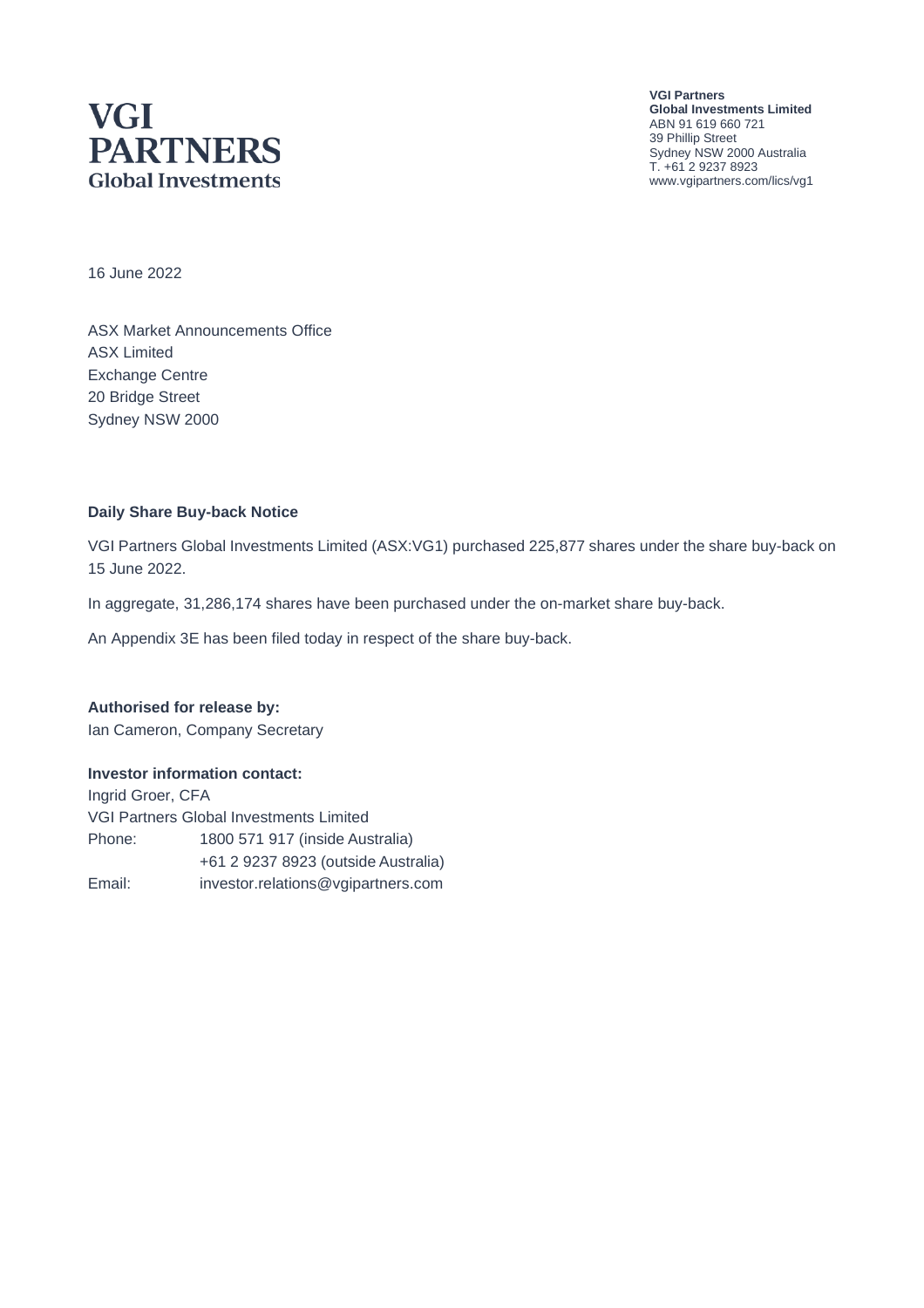*Rule 3.8A*

# **Appendix 3E**

## **Daily share buy-back notice (***except* **minimum holding buy-back and selective buy-back)**

*Information and documents given to ASX become ASX's property and may be made public.* Introduced 1/9/99. Origin: rule 3.6, Appendix 7C. Amended 30/9/2001, 11/01/10

| Name of entity                                 | ABN/ARSN       |
|------------------------------------------------|----------------|
| <b>VGI Partners Global Investments Limited</b> | 91 619 660 721 |

We (the entity) give ASX the following information.

#### **Information about buy-back**

1 Type of buy-back On-market buy-back within 10/12 limit

2 Date Appendix 3C was given to ASX

18 August 2020

#### **Total of all shares/units bought back, or in relation to which acceptances have been received, before, and on, previous day**

|   |                                                                                                                                              | <b>Before previous</b><br>day | <b>Previous day</b> |
|---|----------------------------------------------------------------------------------------------------------------------------------------------|-------------------------------|---------------------|
| 3 | Number of shares/units bought<br>back or if buy-back is an equal<br>access scheme, in relation to<br>which acceptances have been<br>received | 31,060,297                    | 225,877             |
| 4 | Total consideration<br>paid<br>or<br>payable for the shares/units                                                                            | \$68,019,347.86               | \$330,580.42        |

<sup>+</sup> See chapter 19 for defined terms.